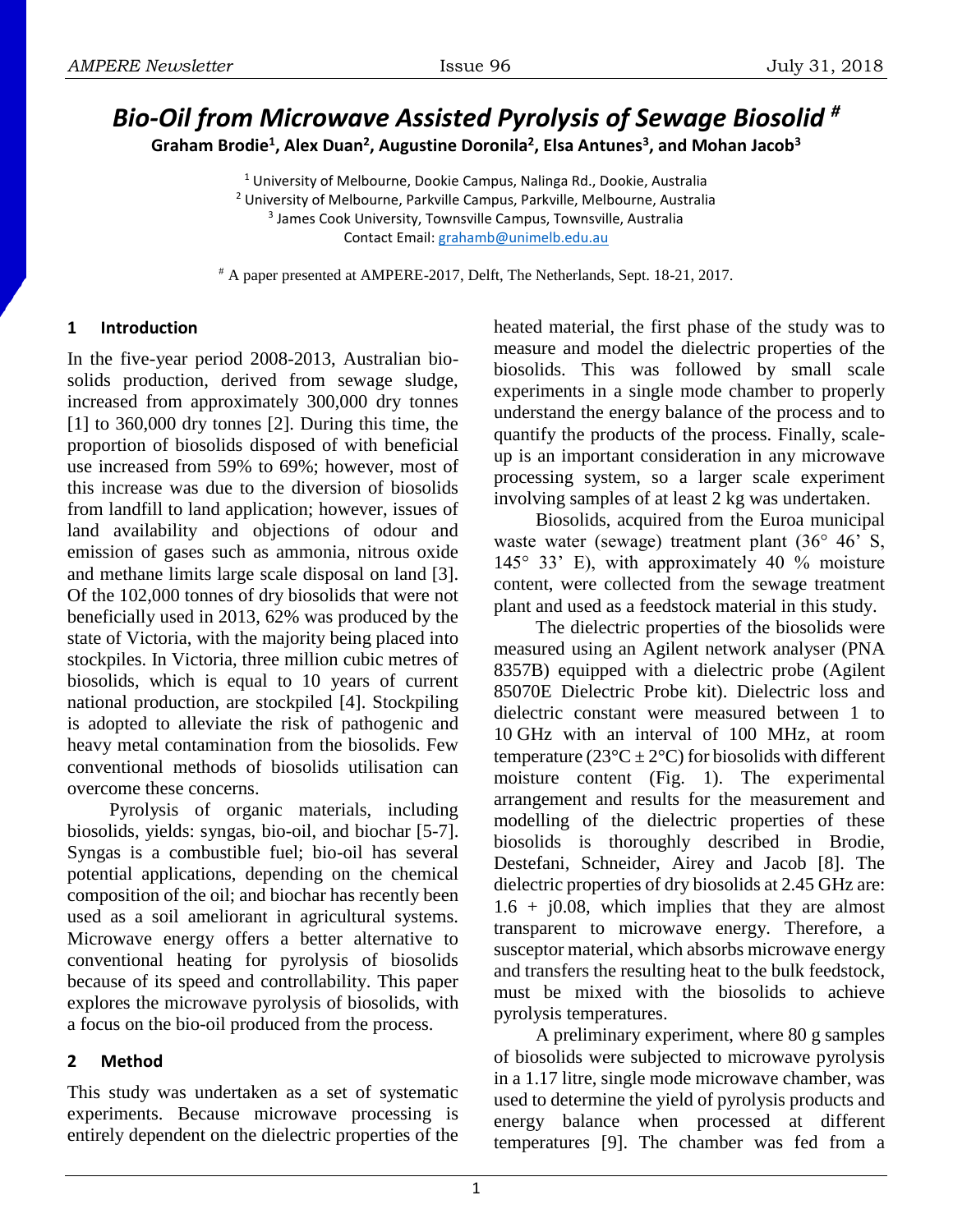variable power, 1.2 kW microwave source, operating at 2.45 GHz. The pyrolysis chamber was sealed at the top with a flanged lid that had connections to allow nitrogen gas inflow and pyrolysis gas removal.



**Figure 1:** Dielectric properties of biosolids as a function of frequency and moisture content in the range from 0.09 to 0.9 solids fraction in the biosolids.

A wave guide directional coupler was used to monitor microwave power flow into the single mode chamber. The power ratio for the coupler was 1:107.8. During the experiment, a shielded thermocouple was used to measure temperature in the centre of the sample. The pyrolysis gases were removed using a vacuum pump, and the oil fraction was condensed using a cold-water trap. The experimental arrangement for this experiment is thoroughly described in Antunes, Schumann, Brodie, Jacob and Schneider [9]. Activated carbon was used as the susceptor in these experiments.

The biosolids, biochar and bio-oil were subjected to chemical analyses to determine nitrogen, carbon, hydrogen, sulphur, oxygen and ash content for use in energy recovery calculations. The chemical composition of the syngas was determined by mass balance calculations, assuming conservation of these elements during the pyrolysis process. The following equation was used to calculate the calorific higher heating value (HHV) of the solid materials (i.e. biosolids and biochar) [10]:

$$
HHV, \frac{kJ}{gDrySludge} = 0.3515[C\%] + 1.617[H\%]
$$

$$
+ 0.1232[S\%] - 0.1198[0\% + N\%]
$$

$$
- 0.0153[A\%]
$$
(1)

The calorific values of the bio-oil and syngas were determined from the Boie equation [11]:

*HHV*, 
$$
\frac{kJ}{g}
$$
 = 0.3516 [*C*%] + 1.16225 [*H*%]  
- 0.11090 [*O*%] + 0.06280 [*N*%]  
+ 0.10465 [*S*%] (2)

Larger samples of Biosolids were treated in a 6  $kW$ , 1 m<sup>3</sup>, multi-magnetron, multi-mode microwave chamber, operating at 2.45 GHz [12]. The mass of these samples was approximately 2500 g. The samples were broken up and thoroughly mixed with 10 %, by mass, of biochar that was produced from earlier experiments. The biochar acted as the microwave susceptor for these experiments. The samples were placed into a 4-litre fused quartz crucible with a close-fitting lid to restrict exposure to the air. The 6 kW experimental microwave chamber has been thoroughly described elsewhere [12].

A thermal camera (FLIR T640) was used to record the temperature of the system and the samples after treatment. Bio-oil condensed on the walls and in the drain at the centre of the 6 kW chamber's floor. Samples of this oil were collected and analyzed in a Varian 3800 Gas Chromatograph with a 30-m long, 0.25-mm diameter fused silica column connected to a Varian 1200L quadrupole Mass Spectrometer operated in 40-500 total ion chromatogram scan mode and a Varian FID.

#### **3 Results and Discussion**

It has been shown elsewhere [13] that the rate of temperature increase due to microwave heating can be described by:

$$
T(t) = A\left(e^{4\gamma\alpha^2t} - 1\right) \tag{3}
$$

Where:  $A$  is an amplitude term  $(^{\circ}C)$  that represents more complex spatial temperature distributions, described in Brodie [13];  $\gamma$  is the thermal diffusivity of the material  $(m^2 s^{-1})$ ;  $\alpha$  is the microwave attention  $(m^{-1})$ ; and t is time (s).

This model is consistent with the temperature rise observed in the samples (Fig. 2). Once the set point was achieved, the applied microwave energy was adjusted to maintain a relatively constant temperature in the sample for a further 10 minutes.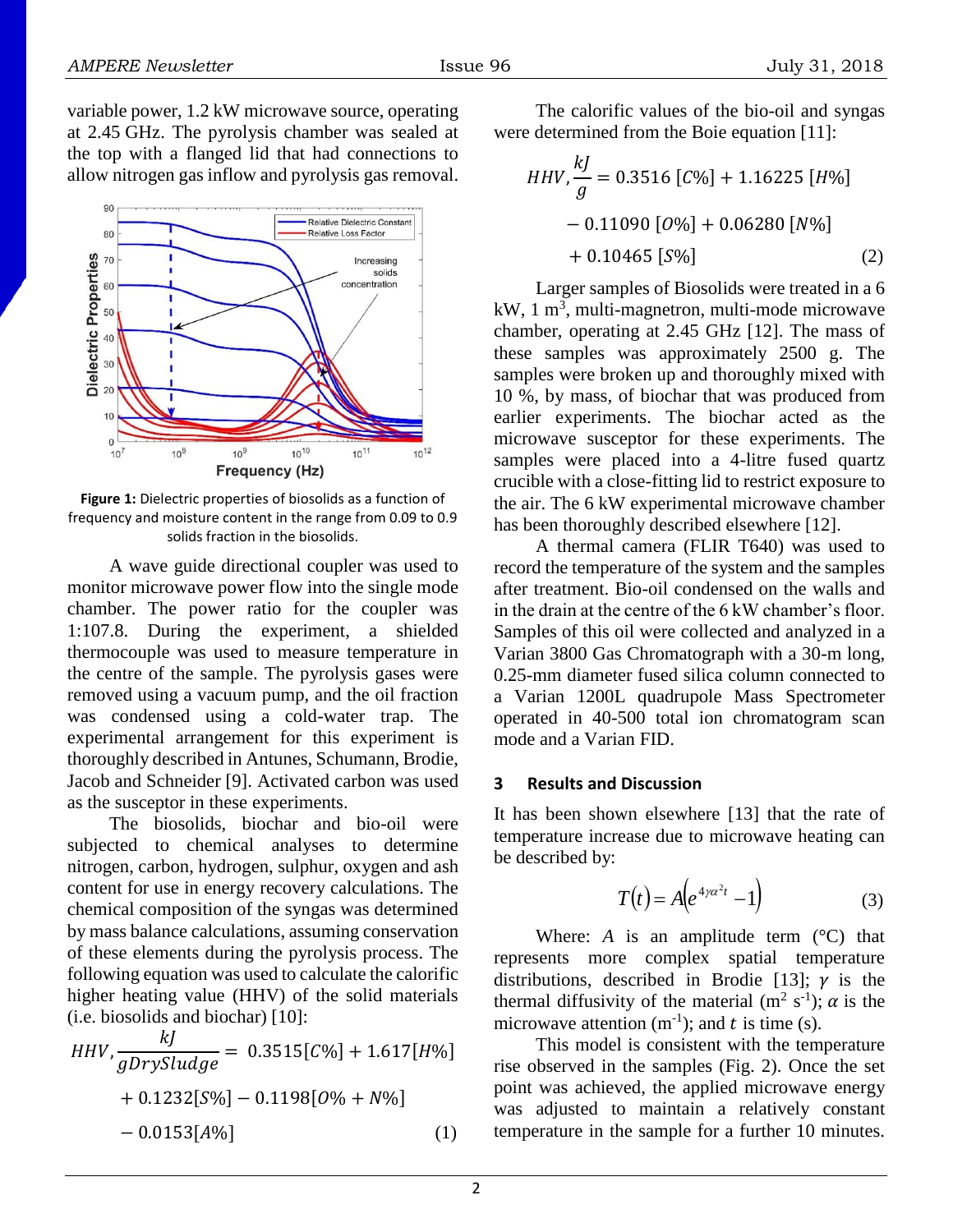The amount of non-condensable syngas was calculated as the difference between dry biosolids and the combination of the biochar and bio-oil recovered during the experiment. The resulting breakdown of pyrolysis products (Table 1) was: biochar (59.9 %); syngas (37.7 %); and bio-oil (2.4 %). Percentages are expressed in relation to the mass of dry biosolids.

In the 6 kW chamber, the microwave pyrolysis process took less than 20 minutes. The processing time in the 6 kW chamber is considerably faster than conventional slow pyrolysis, which generally takes several hours to complete [3]. The outer temperature of the quartz crucible was consistently between 300 °C and 350 °C (Fig. 4) immediately after each experiment; however, the samples were consistently between 650 °C and 700 °C. The microwave chamber reached an external temperature of between 35 °C and 40 °C. It should be noted that no insulation

was used or required during these experiments; however, welding gloves were used to handle hot crucible after microwave pyrolysis.



**Figure 2:** Temperature, a temperature model based on equation (3), power, and energy analysis of biosolids pyrolysis in single-mode microwave chamber

| Product                  | N    | С     | н     |       | О     | Ash   | Yield        | <b>HHV</b>    | <b>Energy Recovery</b>   |
|--------------------------|------|-------|-------|-------|-------|-------|--------------|---------------|--------------------------|
|                          | (%)  | (%)   | (%)   | (%)   | (%)   | (%)   | $(g g^{-1})$ | $(kJ g^{-1})$ | $(kJ g^{-1})$            |
| <b>Bio-oil</b>           | 4.82 | 73.54 | 9.84  | 0.64  | 11.15 | 0.00  | 0.02         | 36.43         | 0.86                     |
| <b>Biochar</b>           | 0.70 | 11.80 | 0.00  | 0.50  | 4.37  | 82.60 | 0.60         | 2.34          | 1.40                     |
| <b>Syngas</b>            | 6.67 | 46.38 | 10.83 | 1.845 | 34.29 | 0.00  | 0.38         | 25.68         | 9.68                     |
| <b>Initial Biosolids</b> | 3.05 | 26.30 | 4.30  | 1.03  | 15.81 | 49.50 | 1.00         | 13.32         | $\overline{\phantom{a}}$ |

**Table 1:** Chemical characteristics and energy values for pyrolysis products

The bio-oil, recovered from the 6 kW chamber, consisted of approximately 40 % phenols and carboxylic acids; however, a total of 45 chemical compounds, from various mass spectra, have been identified in the bio-oil. One sample's spectrum is shown in Fig. 4. A full list of the chemical peaks, found during the study, is presented in Table 2.

There are several peaks which could not be identified. It is also interesting to note the presence of Silicone grease in some of the oil samples. This was a contaminant from the microwave chamber itself. The number of chemicals identified in the biooils produced during this experiment is fewer than the number identified by Dominguez, Menéndez , Inguanzo and Pis [14] in their study of microwave pyrolysis of sewage sludge; however, the 30-m long Gas Chromatograph column, used in this study, was only half the length of their column. It is anticipated that more longer chain chemicals may be present in the oil.

Preliminary analysis revealed that roughly 40% of the bio-oil was composed of phenols and carboxyl acids. Phenol has been in production since the mid-19th century. One of the early uses for phenol was as an antiseptic. Towards the end of the 19th century, phenol was used in the synthesis of dyes, aspirin, and one of the first high explosives, picric acid. As early as 1872, it was found that phenol could be condensed with aldehydes to make resinous compounds. Phenol-methanal (formaldehyde) resins are the basis of the oldest plastics, and are still used to make low cost thermosetting plastics such as Melamine and Bakelite. These resins are also used extensively as bonding agents in manufactured wood products, such as plywood and MDF.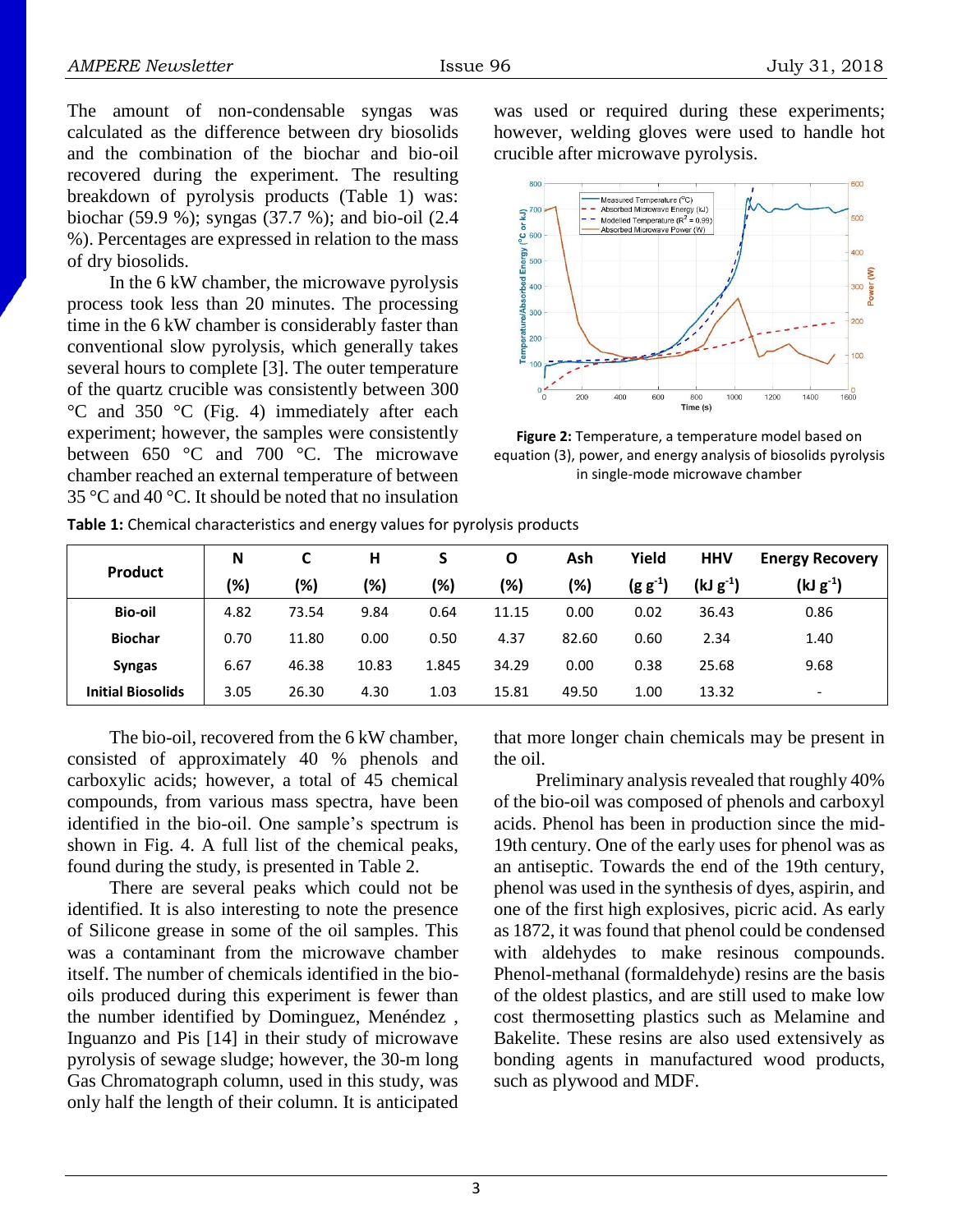

**Figure 3:** Thermal images of (a) the quartz crucible, (b) the sample, and (c) the microwave chamber, immediately after treatment

| <b>Chemical Name</b>            | <b>Retention Time</b> | <b>Chemical Name</b>                 | <b>Retention Time</b> |
|---------------------------------|-----------------------|--------------------------------------|-----------------------|
|                                 | (Minutes)             |                                      | (Minutes)             |
| 2,2-Dimethoxybutane             | 2.63                  | Unknown                              | 21.98                 |
| Phenol                          | 6.35                  | Dodecanoic acid                      | 23.144                |
| Phenol                          | 7.325                 | Tritetracontance                     | 24.183                |
| Phenol, 4-methyl-               | 7.79                  | Unknown                              | 24.23                 |
| Phenol, 4-methyl-               | 8.18                  | Cyclodecasiloxane, eicosamethyl-     | 25.74                 |
| Undecane, 5,7-dimethyl-         | 8.69                  | Bis[di(trimethylsiloxy)phenylsiloxy] |                       |
| 2-methylphenol                  | 9.515                 | trimethylsiloxyphenylsiloxane        | 26.29                 |
| 3-methylphenol                  | 9.863                 | Tetradecanoic acid                   | 27.328                |
| 4-methylphenol                  | 10.165                | Cyclononasiloxane,                   |                       |
| Phenol, 2,6-dimethyl-           | 10.306                | octadecamethyl-                      | 27.36                 |
| Phenol, 4-ethyl-                | 10.38                 | Bis[di(trimethylsiloxy)phenylsiloxy] |                       |
| 2,5-Pyrrolidinedione derivative | 11.14                 | trimethylsiloxyphenylsiloxane        | 28.11                 |
| 1,4:3,6-Dianhydro-πd-           |                       | Tetracosamethyl-                     |                       |
| glucopyranose                   | 11.46                 | cyclododecasiloxane                  | 28.32                 |
| 2,3-dimethylphenol              | 12.19                 | Silicone grease                      | 28.34                 |
| Benzenepropanenitrile           | 12.25                 | Nonadecanenitrile                    | 28.474                |
| 2,4-dimethylphenol              | 12.25                 | Pentadecanoic acid                   | 28.555                |
| 2,6-dimethylphenol              | 12.303                | Cyclodecasiloxane, eicosamethyl      | 28.85                 |
| 3-ethylphenol                   | 12.639                | 14-methylpentadecanoic acid          | 28.929                |
| Acetoguaiacone                  | 17.09                 | Unknown                              | 29.08                 |
| Silane, trimethylphenoxy-       | 17.09                 | Unknown                              | 29.8                  |
| Unknown                         | 18.3                  | Hexadecanoic acid                    | 31.169                |
| Octadecane                      | 19.57                 | Octadecanoic acid                    | 34.68                 |
| Acetosyringone                  | 20.83                 | Cholest-3-ene, (5.alpha)-            | 43.419                |
| Unknown                         | 21.18                 | Cholest-4-ene                        | 44.08                 |

**Table 2**: Full chemical list from GC-MS analysis of bio-oil from pyrolysis experiments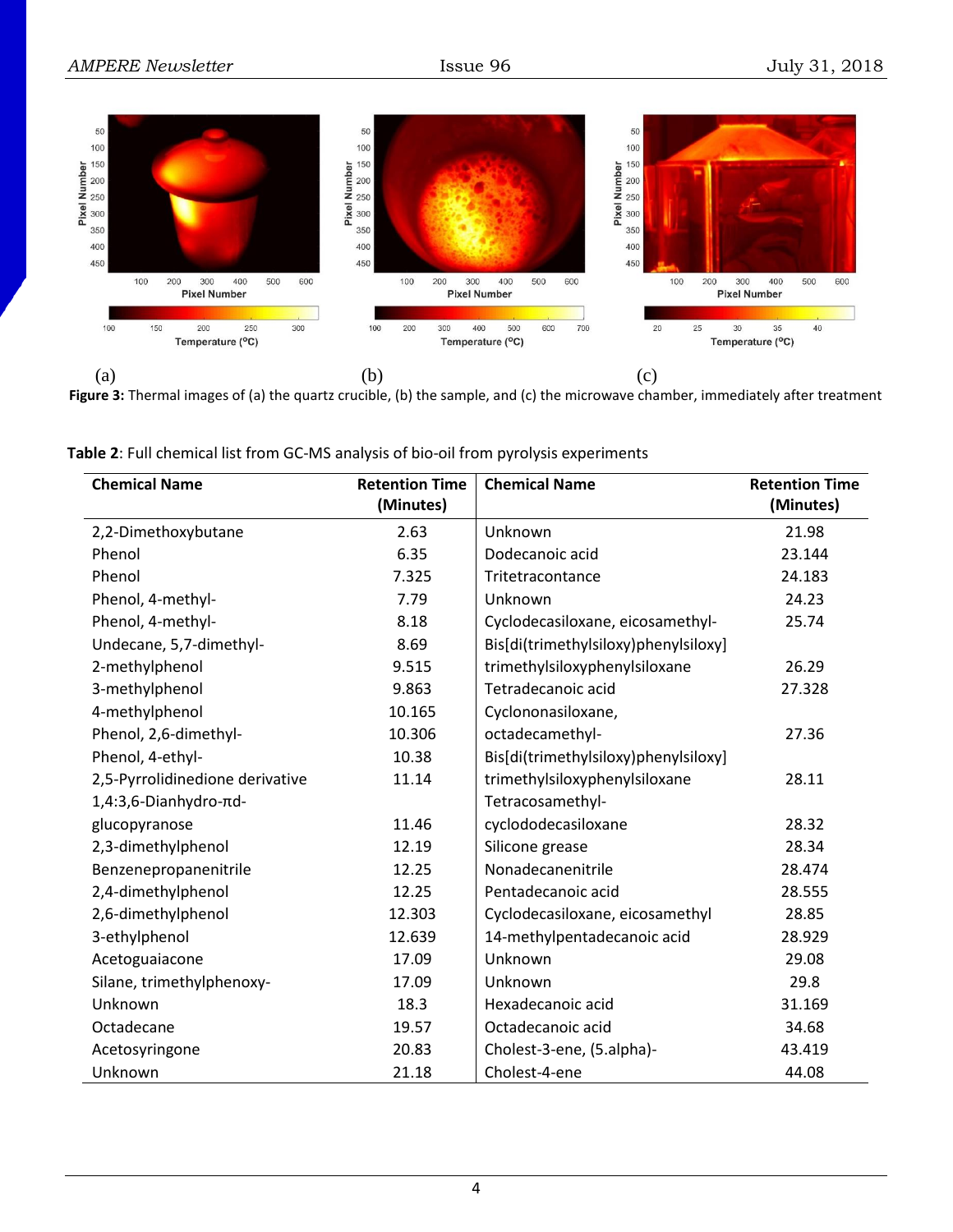

#### **4 Conclusion**

Microwave pyrolysis of stabilised sewage sludge, also called biosoilds, is quick, compared with conventional pyrolysis, and yields: biochar; bio-oil; and syngas. Biochar has important applications in

## **Acknowledgements**

The authors thank the Smart Water Fund for their support in conducting this research (Project: 10OS – 018).

## **For further reading**

- *1.* LeBlanc, R. J.; Matthews, P. and Richard, R. P.; *Global atlas of excreta, wastewater sludge, and biosolids management: moving forward the sustainable and welcome uses of a global resource*
- 2. Pritchard, D. L.; Penney, N.; McLaughlin, M. J.; Rigby, H. and Schwarz, K.; Land application of sewage sludge (biosolids) in Australia: risks to the environment and food crops, *Water Science & Technology*, 2010, **62** (1), 48-57.
- 3. Kaudal, B. B.; Chen, D.; Madhavan, D. B.; Downie, A. and Weatherley, A.; Pyrolysis of urban waste streams: Their potential use as horticultural media, *Journal of Analytical and Applied Pyrolysis*, 2015, **112**; 105-112.

agricultural production and syngas can be used as a fuel. The bio-oil contained at least 45 chemicals, with about 40 % of the oil being phenols and carboxyl acids. These and other chemicals that were recovered in the oil fraction have important industrial applications and economic value.

- 4. Corporation, M. W.; "Waste to resources", http://www.melbournewater.com.au/whatwedo/liveability -and-environment/waste/pages/waste-to-resources.aspx, 2015.
- 5. Aimin, J.; Yan, C.; Hongya, L. and Zuguo, Q.; A Review on Pyrolysis Technology and Characters of Products from Sewage Sludge, *Applied Mechanics and Materials*, 2013, **295-298**; 1419-1424.
- 6. Luo, S.; Zhou, Y. and Yi, C.; Syngas production by catalytic steam gasification of municipal solid waste in fixed-bed reactor, *Energy*, 2012*,* **44** (1), 391-395.
- 7. Kirubakaran, V.; Sivaramakrishnan, V.; Nalini, R.; Sekar, T.; Premalatha, M. and Subramanian, P.; A review on gasification of biomass, *Renewable and Sustainable Energy Reviews*, 2009, **13** (1), 179-186.
- 8. Brodie, G.; Destefani, R.; Schneider, P. A.; Airey, L. and Jacob, M. V.; Dielectric Properties of Sewage Biosolids: Measurement and Modelling, *Journal of Microwave Power and Electromagnetic Energy*, 2014*,* **48** (3), 147- 157.
- 9. Antunes, E.; Schumann, J.; Brodie, G.; Jacob, M. V. and Schneider, P. A.; Biochar produced from biosolids using a